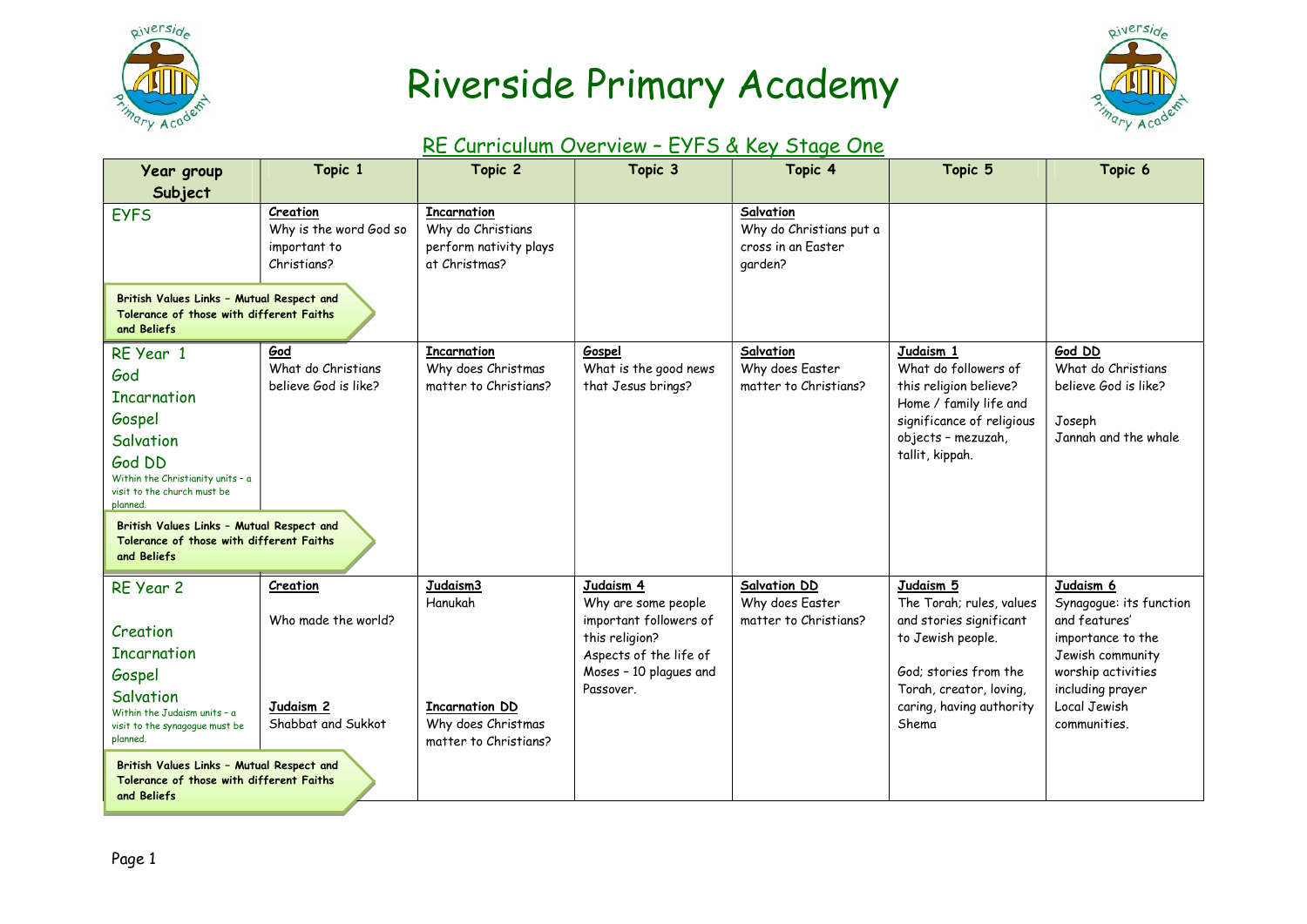

### Riverside Primary Academy



#### RE Curriculum Overview - Lower Key Stage Two

| Year group                                                                                                                                                                      | Topic 1                                                                   | Topic 2                                                                                                                                                                                                                                           | Topic 3                                                                                                                                                 | Topic 4                                                                        | Topic 5                                                                | Topic 6                                                                                                                                                                                                    |
|---------------------------------------------------------------------------------------------------------------------------------------------------------------------------------|---------------------------------------------------------------------------|---------------------------------------------------------------------------------------------------------------------------------------------------------------------------------------------------------------------------------------------------|---------------------------------------------------------------------------------------------------------------------------------------------------------|--------------------------------------------------------------------------------|------------------------------------------------------------------------|------------------------------------------------------------------------------------------------------------------------------------------------------------------------------------------------------------|
| Subject                                                                                                                                                                         |                                                                           |                                                                                                                                                                                                                                                   |                                                                                                                                                         |                                                                                |                                                                        |                                                                                                                                                                                                            |
| RE Year 3<br>Creation / Fall<br>Gospel<br>Salvation<br>Local historical<br>British Values Links - Mutual Respect and<br>Tolerance of those with different Faiths<br>and Beliefs | Creation and Fall<br>What do Christians learn<br>from the creation story? | Hinduism 1 Introduction<br>What occasions do<br>followers of this religion<br>celebrate / believe?<br>What does this religion<br>teach?<br>Diwali<br>What is Diwali?<br>The story of Rama and<br>Sita. Make a diva lamp<br>each. Mendhi patterns. | Gospel<br>What kind of world did<br>Jesus want?                                                                                                         | Salvation<br>Why do Christians call the<br>day Jesus died 'Good<br>Friday'?    | Durham Cathedral<br>Venerable Bede<br>St Cuthbert                      | Hinduism <sub>2</sub><br>How do followers of this<br>religion live?                                                                                                                                        |
| RE Year 4<br>People of God<br><b>Incarnation</b><br>Salvation<br>British Values Links - Mutual Respect and<br>Tolerance of those with different Faiths<br>and Beliefs           | People of God<br>What is it like to follow<br>God?                        | <b>Incarnation</b><br>What is the trinity?                                                                                                                                                                                                        | Hinduism <sub>3</sub><br>What does this religion<br>teach? Why are some<br>people important to<br>followers of this religion?<br>e.g. Avator, MK Gandhi | Salvation DD<br>Why do Christians call the<br>day Jesus died 'Good<br>Friday'? | Kingdom of God<br>When Jesus left what was<br>the impact of Pentecost? | Hinduism 4 (temple visit)<br>Pilgrimages<br>How do followers of this<br>Religion worship?<br>Mandir: its function and<br>features and importance to<br>the Hindu community.<br>Worship activities and puja |